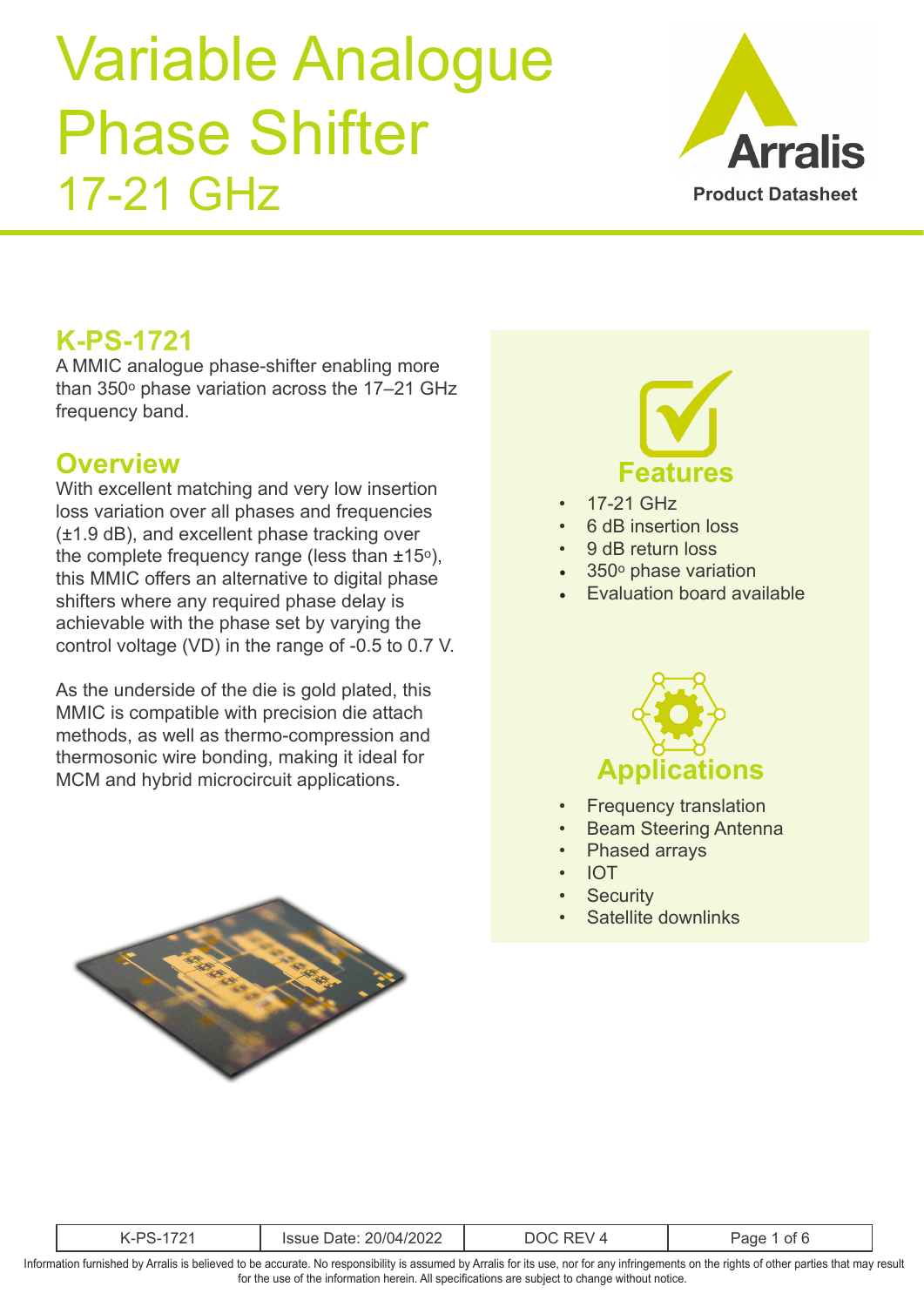

## **Specification Overview**

| <b>Parameter</b>                                                  | Min    | Tvp | Max  | Unit           | <b>Notes</b>                               |
|-------------------------------------------------------------------|--------|-----|------|----------------|--------------------------------------------|
| Frequency                                                         | 17     |     | 21   | (GHz)          | All tests carried out<br>at $25^{\circ}$ C |
| <b>Phase Variation</b>                                            | 0      |     | 350  | <b>Degrees</b> |                                            |
| Insertion Loss                                                    |        | 6   | 8    | (dB)           |                                            |
| <b>Insertion Loss Variation</b><br>(over frequency, all voltages) |        |     | ±1.9 | (dB)           |                                            |
| <b>Phase Variation</b><br>(over frequency, all voltages)          |        |     | ±15  | Degrees        |                                            |
| Control Voltage (VD)                                              | $-0.7$ |     | 1.9  |                |                                            |

## **Absolute Maximum Ratings**

| Parameter                    | Rating                                                |
|------------------------------|-------------------------------------------------------|
| <b>RF Power</b>              | 20 dBm                                                |
| VD                           | 5V                                                    |
| ID                           | 20 mA                                                 |
| <b>Storage Temperature</b>   | -65 $\mathrm{^{\circ}C}$ to +175 $\mathrm{^{\circ}C}$ |
| <b>Channel Temperature</b>   | $+175^{\circ}$ C                                      |
| <b>Operating Temperature</b> | $-40^{\circ}$ C to $+85^{\circ}$ C                    |



**CAUTION! ESD - Sensitive Device**  ESD (electrostatic discharge) sensitive device. Charged devices and circuit boards can discharge without detection. Although this product features proprietary protection circuitry, damage may occur on devices subjected to ESD. Proper ESD precautions should be taken to avoid performance degradation or loss of functionality.

|--|--|

Information furnished by Arralis is believed to be accurate. No responsibility is assumed by Arralis for its use, nor for any infringements on the rights of other parties that may result for the use of the information herein. All specifications are subject to change without notice.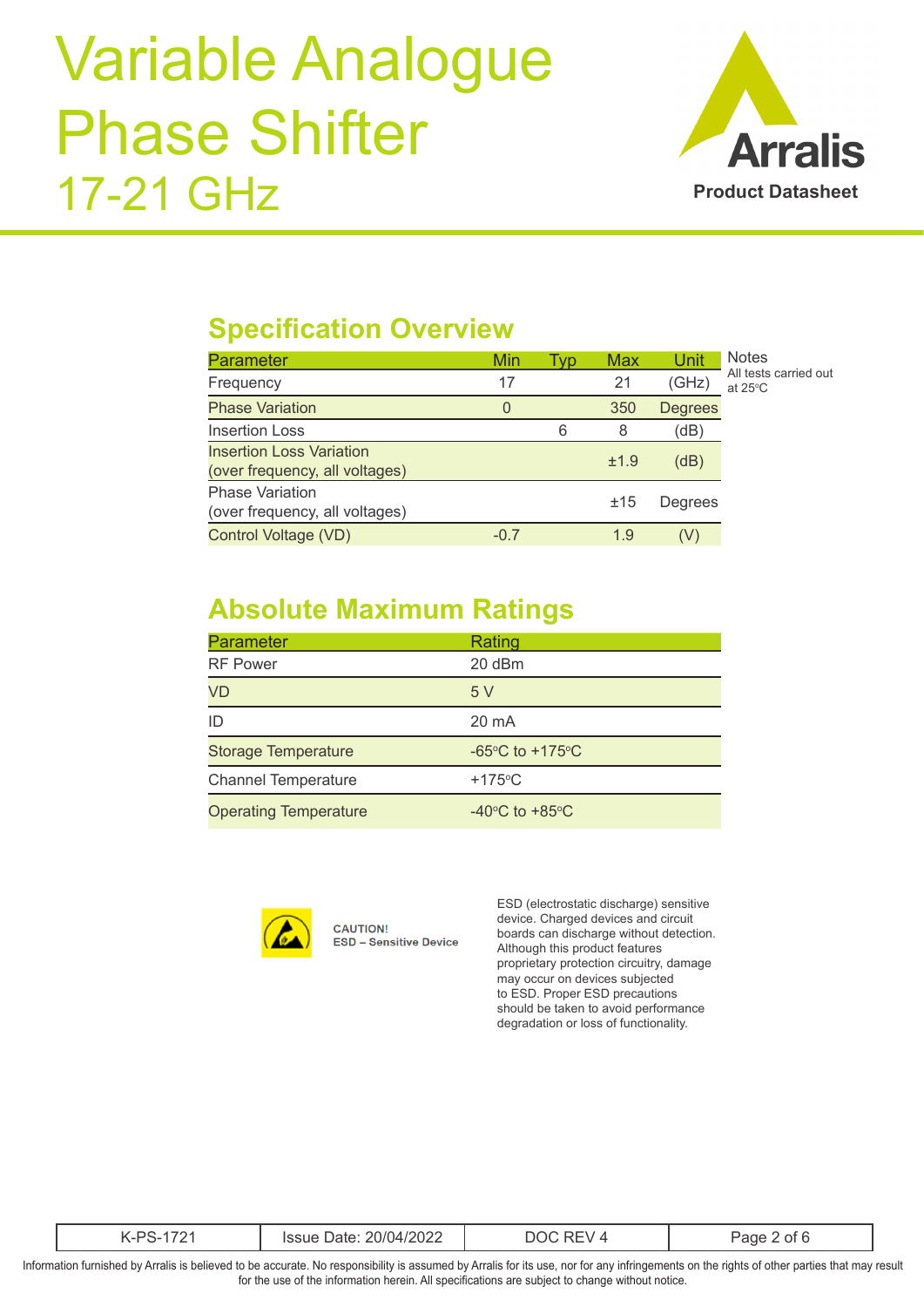

#### **Measured Performance Data**

Test conditions: 16-22 GHz frequency band; -0.7-1.9 V control voltage variation

#### **Insertion Loss**



#### **Output Return Loss**



|--|--|--|--|--|

Information furnished by Arralis is believed to be accurate. No responsibility is assumed by Arralis for its use, nor for any infringements on the rights of other parties that may result for the use of the information herein. All specifications are subject to change without notice.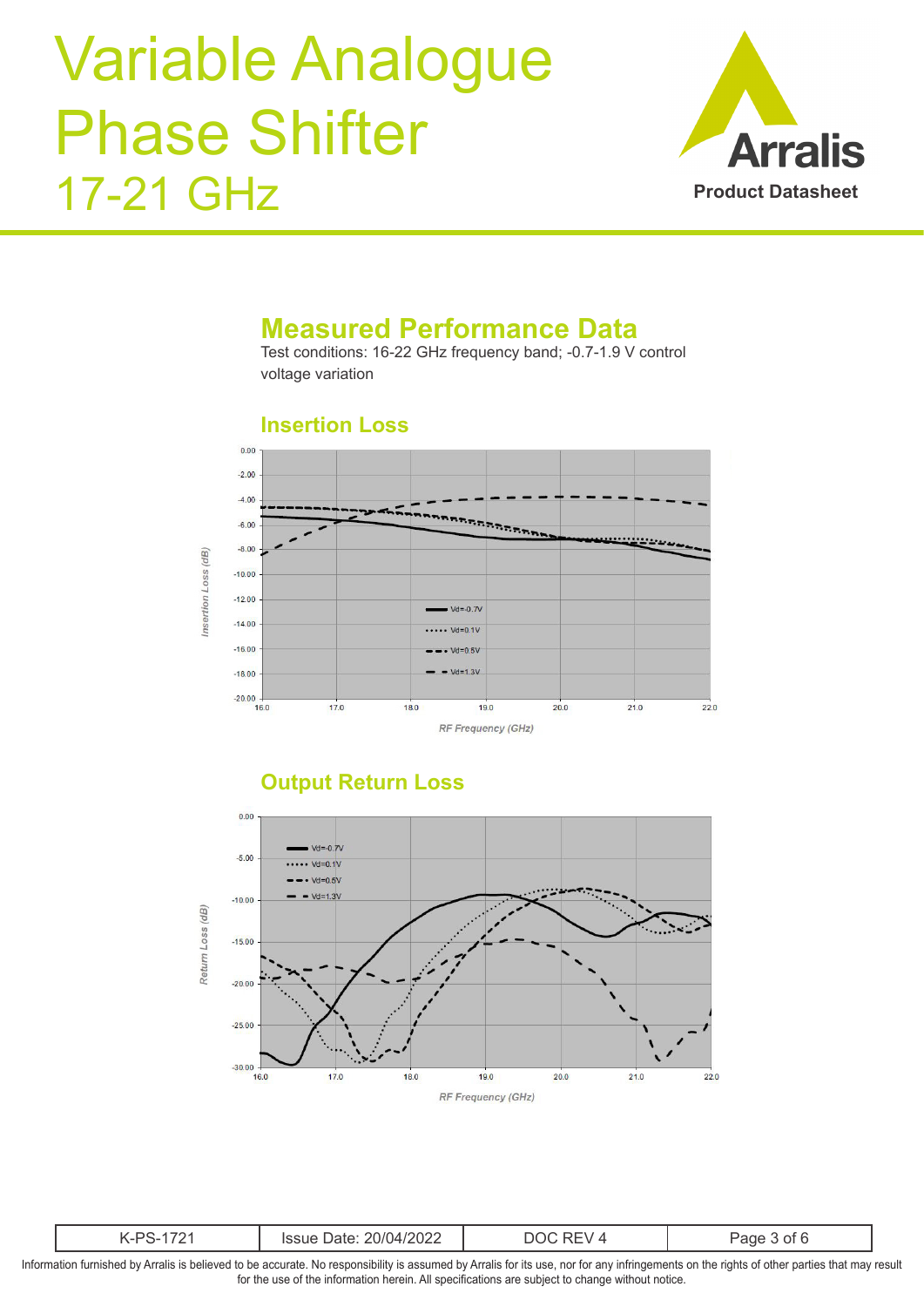

**Absolute Phase Shift**



#### **Relative Phase Shift**



|  | .<br>- 14<br>$\frac{1}{2}$<br>UZZ<br>$\frac{1}{2}$ |  |
|--|----------------------------------------------------|--|
|  |                                                    |  |

Information furnished by Arralis is believed to be accurate. No responsibility is assumed by Arralis for its use, nor for any infringements on the rights of other parties that may result for the use of the information herein. All specifications are subject to change without notice.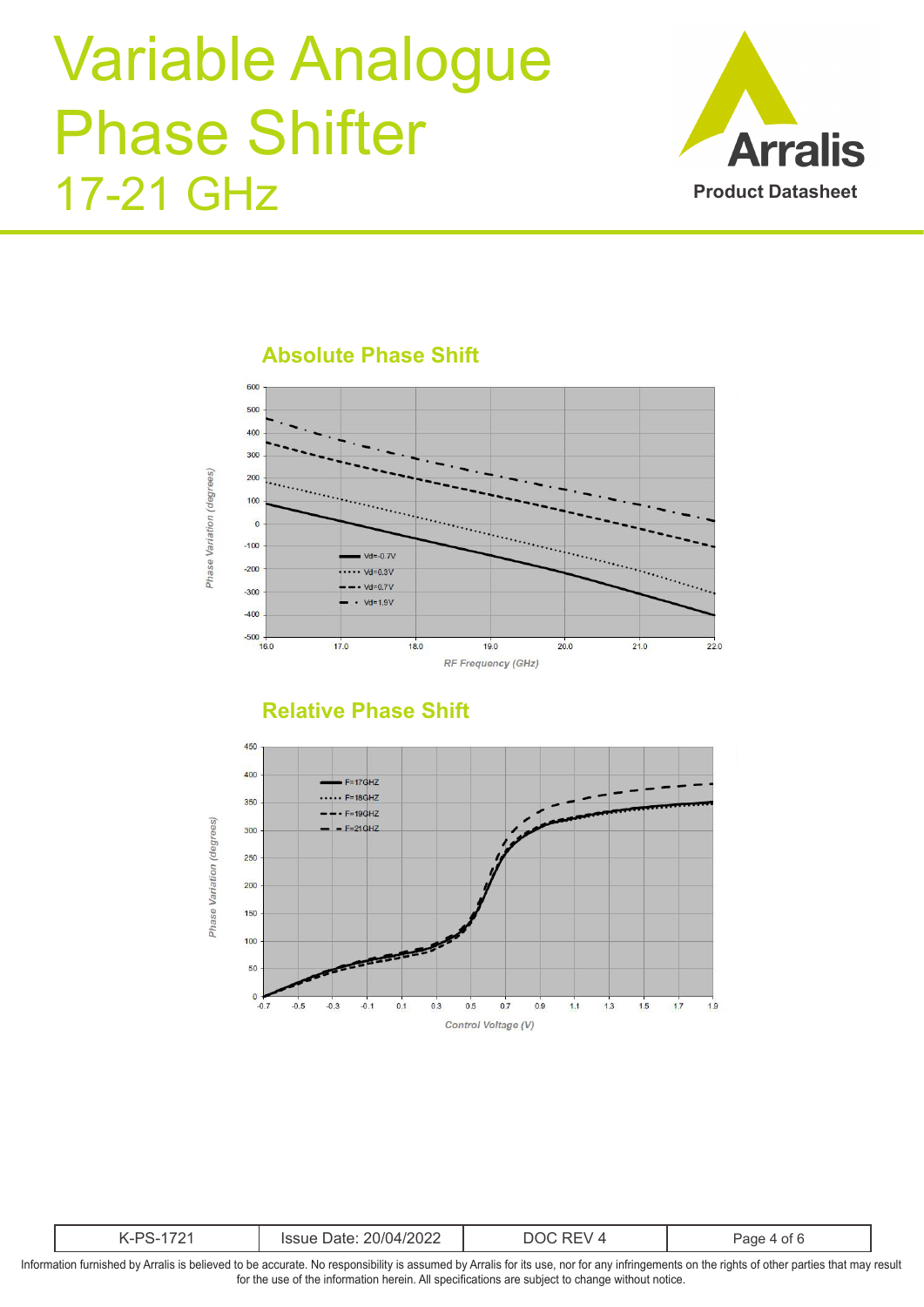

**Outline Drawing**



#### **Notes**

- 1. All dimensions are in um
- 2. Typical DC bond pads are 86 x 83 um square
- 3. RF bond pads are 105 x 136 um square
- 4. Gold backside metallisation
- 5. Backside metal is ground
- 6. Die thickness is 100 um

Die Packing Information

All dies are delivered using gel-paks unless otherwise requested

| $\sim$<br>20/04/2022<br>.<br>'ssue<br>-<br><i>J</i> alt. | $\mathbf{r}$<br>M | -<br>$\lambda$<br>ot I<br>'ane |
|----------------------------------------------------------|-------------------|--------------------------------|
|----------------------------------------------------------|-------------------|--------------------------------|

Information furnished by Arralis is believed to be accurate. No responsibility is assumed by Arralis for its use, nor for any infringements on the rights of other parties that may result for the use of the information herein. All specifications are subject to change without notice.